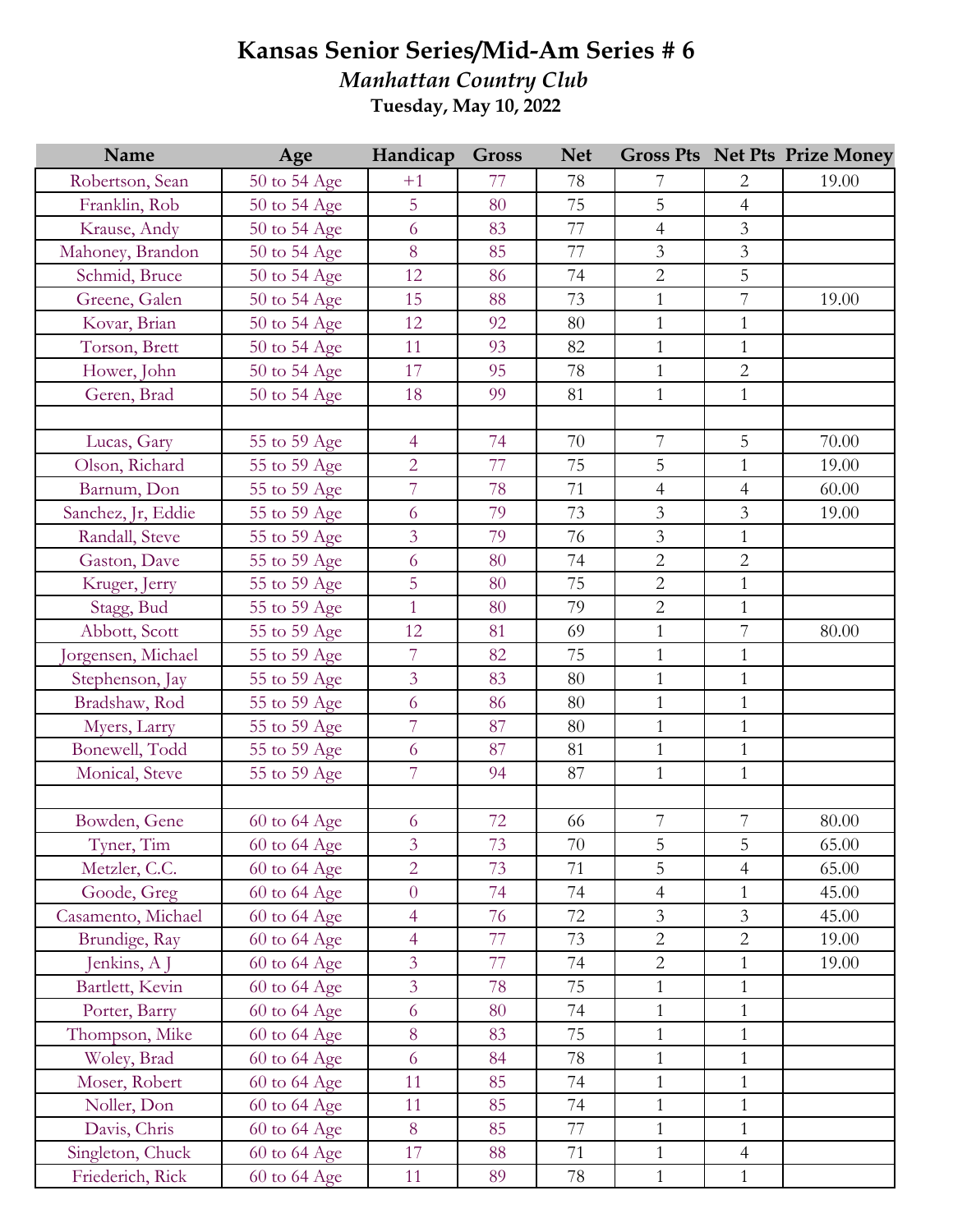| Paul, Doug        | 60 to 64 Age  | 10             | 89             | 79 | $\mathbf{1}$   | $\mathbf{1}$   |       |
|-------------------|---------------|----------------|----------------|----|----------------|----------------|-------|
| Tyson, Jed        | 60 to 64 Age  | 10             | 91             | 81 | $\mathbf{1}$   | $\mathbf{1}$   |       |
| Reif, Donald      | 60 to 64 Age  | 14             | 95             | 81 | $\mathbf{1}$   | $\mathbf{1}$   |       |
| Koehn, Monty      | 60 to 64 Age  | 10             | 95             | 85 | $\mathbf{1}$   | $\mathbf{1}$   |       |
| Fawl, Tony        | 60 to 64 Age  | 12             | 96             | 84 | $\mathbf{1}$   | $\mathbf{1}$   |       |
| Erickson, Jim     | 60 to 64 Age  | 23             | 97             | 74 | $\mathbf{1}$   | $\mathbf{1}$   |       |
| Curtright, Doug   | 60 to 64 Age  | 21             | 97             | 76 | $\mathbf{1}$   | $\mathbf{1}$   |       |
|                   |               |                |                |    |                |                |       |
| Vautravers, Randy | 65 to 69 Age  | $+1$           | 69             | 70 | $\overline{7}$ | 7              | 80.00 |
| Belknap, Kevin    | 65 to 69 Age  | $\overline{0}$ | 71             | 71 | 5              | 5              | 70.00 |
| Robbins, Pete     | 65 to 69 Age  | $\overline{0}$ | 73             | 73 | $\overline{4}$ | $\overline{4}$ | 60.00 |
| Grosdidier, Mike  | 65 to 69 Age  | 5              | 75             | 70 | $\mathfrak{Z}$ | $\overline{7}$ | 60.00 |
| LaForge, Kenny    | 65 to 69 Age  | 5              | 76             | 71 | $\overline{2}$ | 5              | 40.00 |
| Richter, Gary     | 65 to 69 Age  | $\overline{4}$ | 77             | 73 | $\mathbf{1}$   | $\overline{4}$ | 21.00 |
| Steele, David     | 65 to 69 Age  | 3              | 77             | 74 | $\mathbf{1}$   | $\mathfrak{Z}$ | 21.00 |
| Rothwell, Joe     | 65 to 69 Age  | $\mathbf{1}$   | 77             | 76 | $\mathbf 1$    | $\mathbf{1}$   | 21.00 |
| Kruse, Jeff       | 65 to 69 Age  | 5              | 78             | 73 | $\mathbf{1}$   | $\overline{4}$ | 16.00 |
| Linville, Dale    | 65 to 69 Age  | 5              | 79             | 74 | $\mathbf{1}$   | $\mathfrak{Z}$ |       |
| Bezek, Bob        | 65 to 69 Age  | 3              | 79             | 76 | $\mathbf{1}$   | $\mathbf{1}$   |       |
| Durr, Doug        | 65 to 69 Age  | $\overline{3}$ | 80             | 77 | $\mathbf{1}$   | $\mathbf{1}$   |       |
| Anderson, Patrick | 65 to 69 Age  | 9              | 82             | 73 | $\mathbf{1}$   | $\overline{4}$ | 16.00 |
| Kennedy, Michael  | 65 to 69 Age  | $\overline{7}$ | 82             | 75 | $\mathbf{1}$   | $\overline{2}$ |       |
| Buck, Dan         | 65 to 69 Age  | 6              | 83             | 77 | $\mathbf{1}$   | $\mathbf{1}$   |       |
| Workman, Scott    | 65 to 69 Age  | 15             | 88             | 73 | $\mathbf{1}$   | $\overline{4}$ | 16.00 |
| Nicolet, Gary     | 65 to 69 Age  | 19             | 89             | 70 | $\mathbf{1}$   | $\overline{7}$ | 60.00 |
| Niehoff, Brian    | 65 to 69 Age  | 11             | 90             | 79 | $\mathbf{1}$   | $\mathbf{1}$   |       |
| Robinson, Glenn   | 65 to 69 Age  | 10             | 90             | 80 | $\mathbf{1}$   | $\mathbf{1}$   |       |
| Beymer, Bob       | 65 to 69 Age  | $\overline{3}$ | 91             | 88 | $\mathbf{1}$   | $\mathbf{1}$   |       |
| Johnson, Greg     | 65 to 69 Age  | 15             | 92             | 77 | $\mathbf{1}$   | $\mathbf{1}$   |       |
| Sadd, Larry       | 65 to 69 Age  | 11             | 92             | 81 | $\mathbf{1}$   | 1              |       |
| Praytor, Lonnie   | 65 to 69 Age  | 13             | 93             | 80 | $\mathbf{1}$   | $\mathbf{1}$   |       |
| Frey, Russell     | 65 to 69 Age  | 8              | 93             | 85 | $\mathbf{1}$   | $\mathbf{1}$   |       |
| Stonestreet, Jack | 65 to 69 Age  | 12             | 94             | 82 | $\mathbf{1}$   | $\mathbf{1}$   |       |
| Frigon, Phil      | 65 to 69 Age  | 18             | 98             | 80 | $\mathbf{1}$   | $\mathbf{1}$   |       |
| Dewild, Leland    | 65 to 69 Age  | 14             | 98             | 84 | $\mathbf{1}$   | $\mathbf{1}$   |       |
| Davison, Rick     | 65 to 69 Age  | 14             | 100            | 86 | $\mathbf{1}$   | $\mathbf{1}$   |       |
| Nielsen, Tom      | 65 to 69 Age  | $+1$           | N <sub>C</sub> |    | $\mathbf{1}$   | $\mathbf{1}$   |       |
|                   |               |                |                |    |                |                |       |
| York, Ben         | 70 & Over Age | $\overline{3}$ | 74             | 71 | 7              | $\overline{4}$ | 50.00 |
| Lindberg, Daniel  | 70 & Over Age | 5              | 75             | 70 | $\mathsf S$    | 5              | 60.00 |
| Emerson, John     | 70 & Over Age | $\overline{4}$ | 75             | 71 | 5              | $\overline{4}$ | 40.00 |
| Vilkanskas, Tom   | 70 & Over Age | 12             | 79             | 67 | $\overline{4}$ | $\overline{7}$ | 80.00 |
| Siemers, Kurtis   | 70 & Over Age | 5              | 80             | 75 | $\mathfrak{Z}$ | $\mathbf{1}$   |       |
| Kaup, Doug        | 70 & Over Age | $\overline{4}$ | 80             | 76 | $\mathfrak{Z}$ | $\mathbf{1}$   |       |
| Quattlebaum, Bill | 70 & Over Age | $\overline{4}$ | 80             | 76 | $\mathfrak{Z}$ | $\mathbf{1}$   |       |
| Wilson, Ron       | 70 & Over Age | 5              | 81             | 76 | $\overline{c}$ | $\mathbf{1}$   |       |
| Lockett, Lorenza  | 70 & Over Age | 8              | 83             | 75 | $\mathbf{1}$   | $\mathbf{1}$   |       |
| Alt, Doug         | 70 & Over Age | 5              | 83             | 78 | $\mathbf{1}$   | $\mathbf{1}$   |       |
| Roth, Frank       | 70 & Over Age | $\overline{3}$ | 84             | 81 | $\mathbf{1}$   | $\mathbf{1}$   |       |